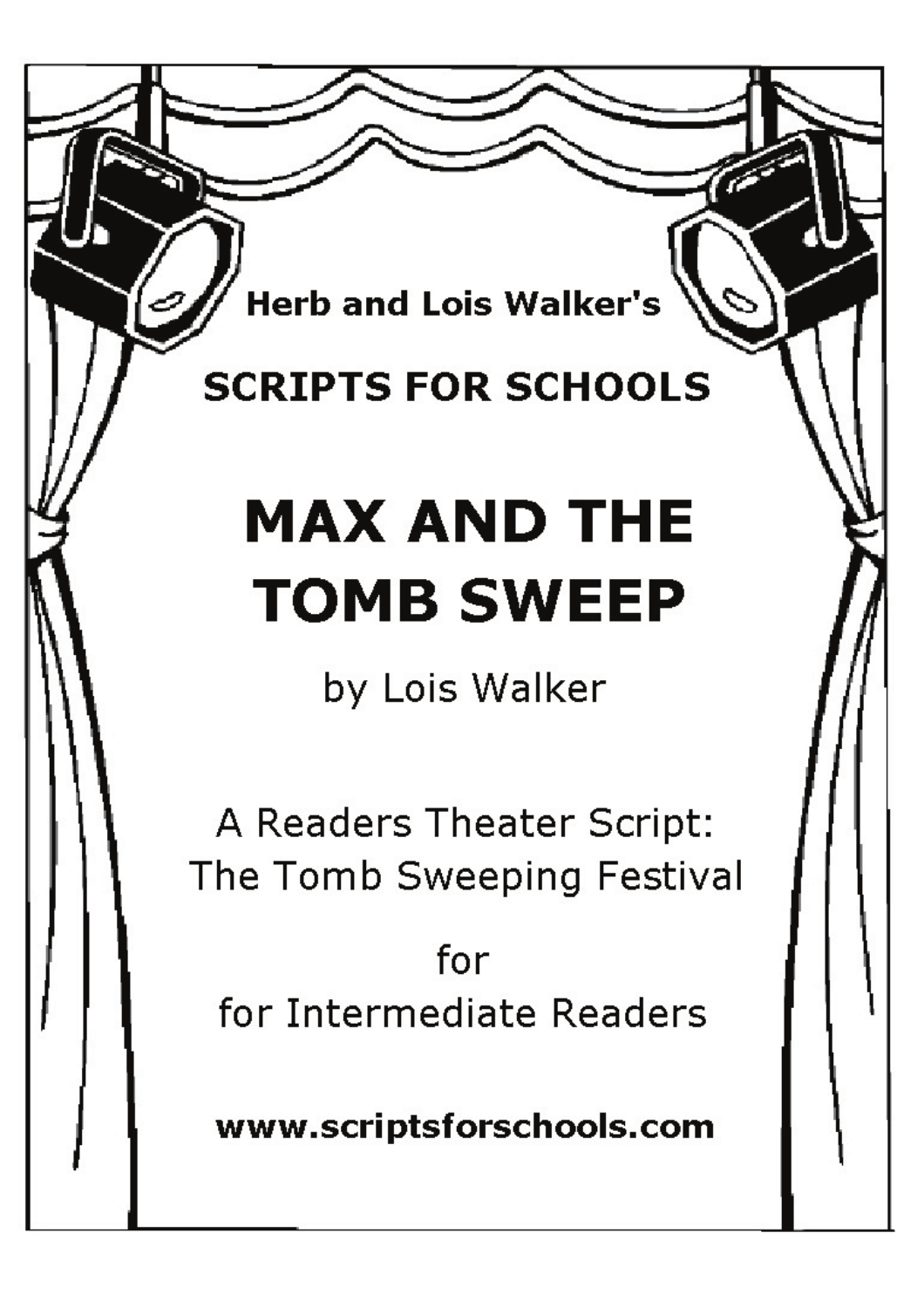Max and the Tomb Sweep A Readers Theater Script for Intermediate Readers

## **MAX AND THE TOMB SWEEP**

A Readers Theater Script: The Tomb Sweeping Festival Adapted and Formatted by Lois Walker

Cast: 3 Narrators and 2 Character Voices

-----------------------------------------------------------------------------------------------

- READER 1: Cabbage and carrots!
- READER 2: Celery and bean sprouts!
- READER 3: Fried egg and chicken!
- MAX: Pork and sausage and ground peanuts! Wow, so much food. What's the occasion, Mom?
- MOM: Well Max, today is a special day. We are going to see your Granny.
- MAX: Granny? What do you mean? Are we going to visit her in heaven?
- READER 1: Max's mother stopped working on her spring rolls and smiled.
- MOM: No. We are going to Granny's tomb and after that, our whole family is having a feast together.
- READER 2: Did you hear that? It sounds like we're just in time for the Tomb Sweeping Festival.
- READER 3: Really? Then it must be the 5th day of the 4th lunar month.
- READER 1: Tell me more. What's a Tomb Sweeping Festival?
- READER 2: Qing Ming Jie, the Tomb-Sweeping Festival, is a time to pay respect to your ancestors.
- READER 3: That's right. The date of the festival used to be on the 3rd day of the

freely duplicated within school of purchase. www.scriptsforschools.com **Copyright, 2005: Take Part Productions (Scripts For Schools). This script may be freely duplicated within school of purchase. www.scriptsforschools.com**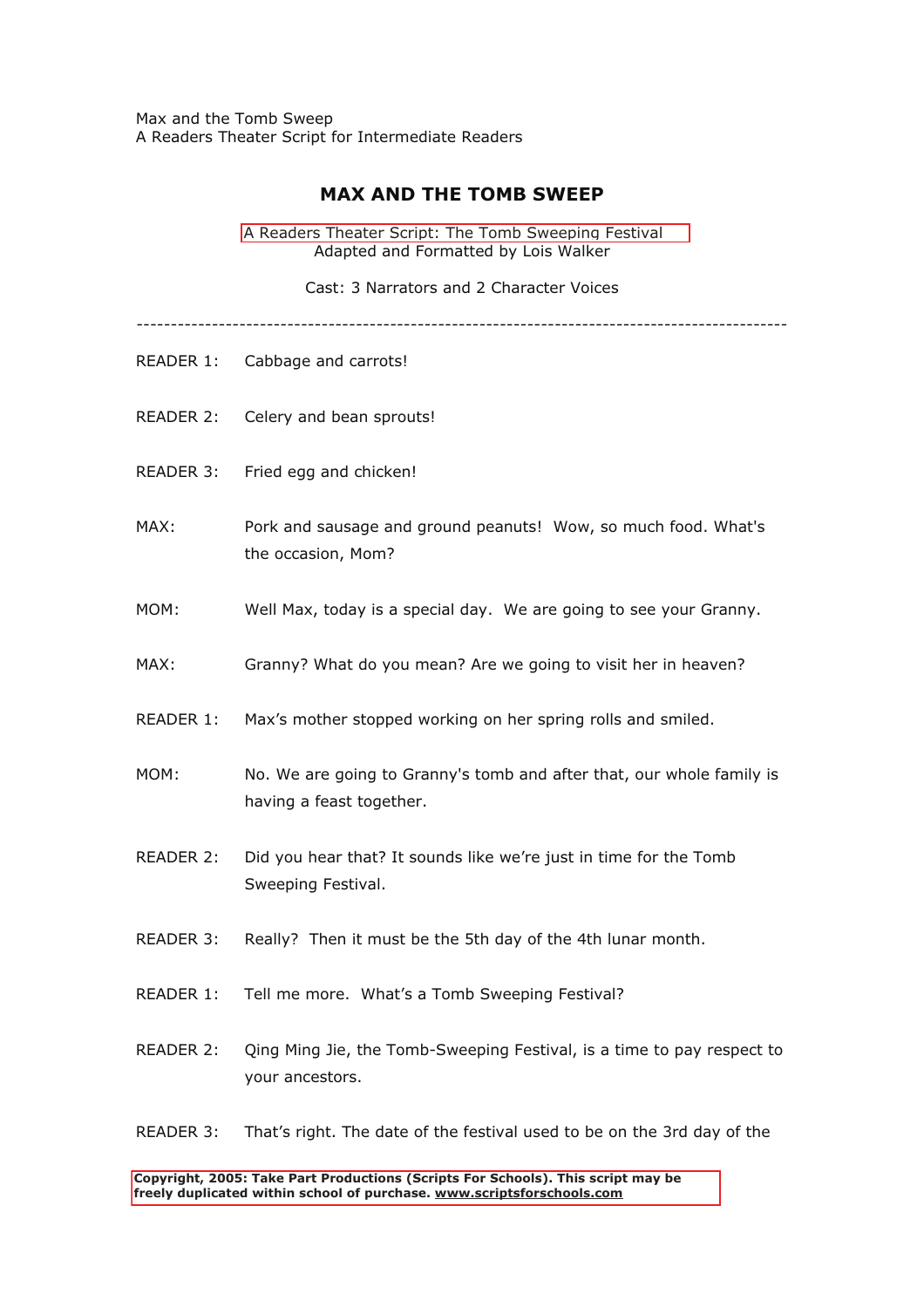Max and the Tomb Sweep A Readers Theater Script for Intermediate Readers

3rd lunar month. It's now celebrated on April 5th.

- READER 1: Oh, I remember now. Every year on Tomb Sweeping Day, people visit their loved ones' graves, clean them up, and then have a feast together.
- READER 2: And that's what Max and his Mom are planning. Listen…
- MAX: A feast? Great! Since we're having a feast, I'm going to make a big spring roll just for Granny.
- MOM: That's a wonderful idea. What do you think Granny will like to have in her spring roll?
- MAX: Sausage, chicken, cabbage, pork, fried egg, and ground peanuts. They're my favorite fillings!
- MOM: OK, come help me roll it up. I think Granny will enjoy her spring roll very much.
- MAX: I wonder what else we should bring to the tomb.
- READER 3: Did you hear that? Well, I think they'll need to pack more than spring rolls.
- READER 2: Yes, they'll also need cleaning tools, fruits, drinks, flowers and paper money.

MOM:

Good work, Max. It looks like we have everything we need. We can leave now.

READER 1: Max and his mom left the house. When they arrived at the tomb, Max noticed how dirty and untidy everything was.